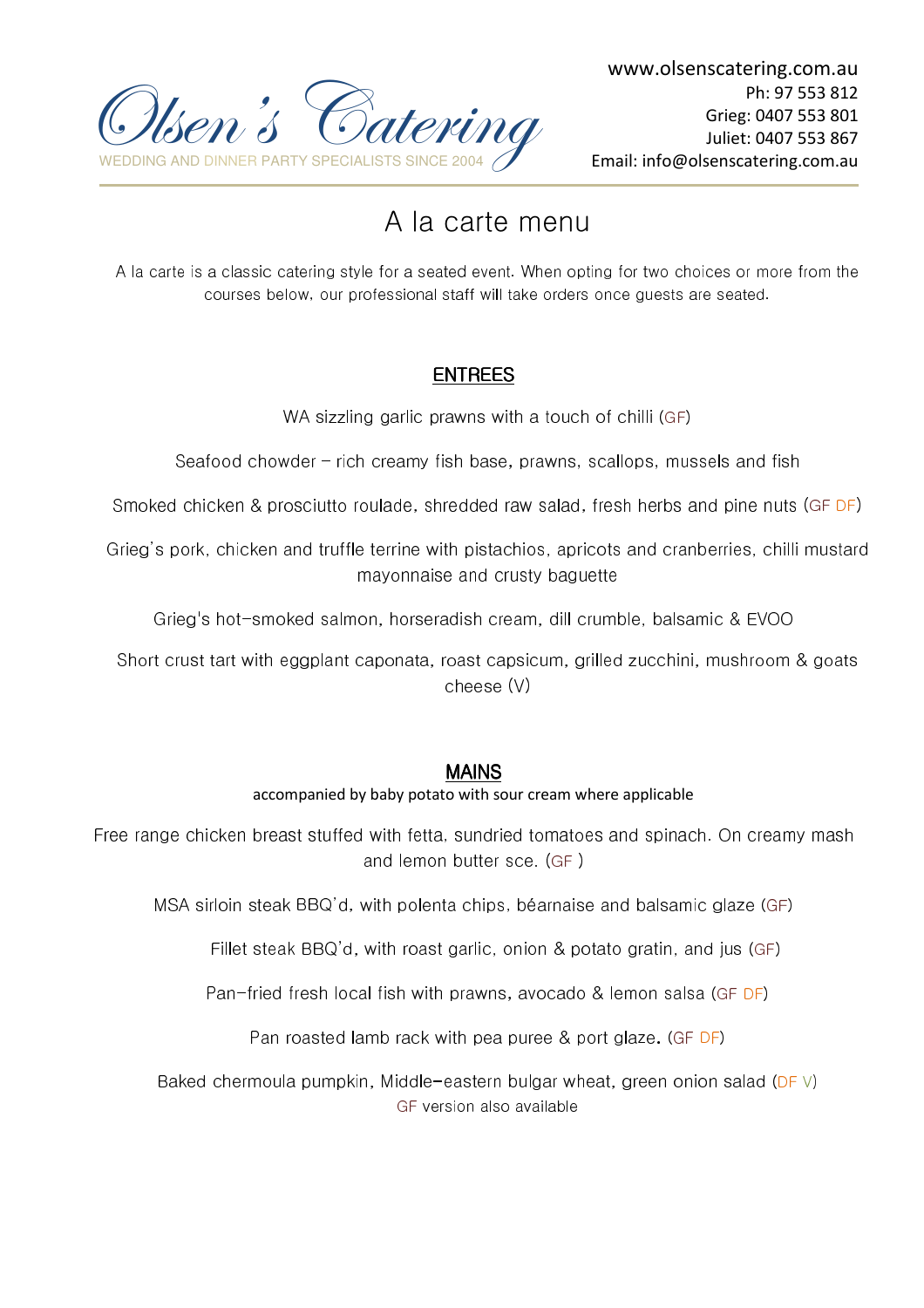# AS A SIDE CHOOSE BETWEEN:

• medley of steamed vegetables with EVOO and balsamic glaze

• fresh garden salad

• steamed broccoli and cauliflower with lemon butter sauce

 $GF = Gluten free V = vegetarian<sup>*</sup> DF = Daily free$ 

\* Vegetarian options contain no meat, chicken or seafood

#### **DESSERTS** all served with fresh cream

Profiteroles filled with Baileys cream, & butterscotch sauce

Homemade individual pavlova and berry coulis (GF)

Dark chocolate & Baileys tart, cacao nibs & coffee anglaise

Sticky date & ginger pudding, butterscotch sauce

Honey and cinnamon cheesecake, walnut praline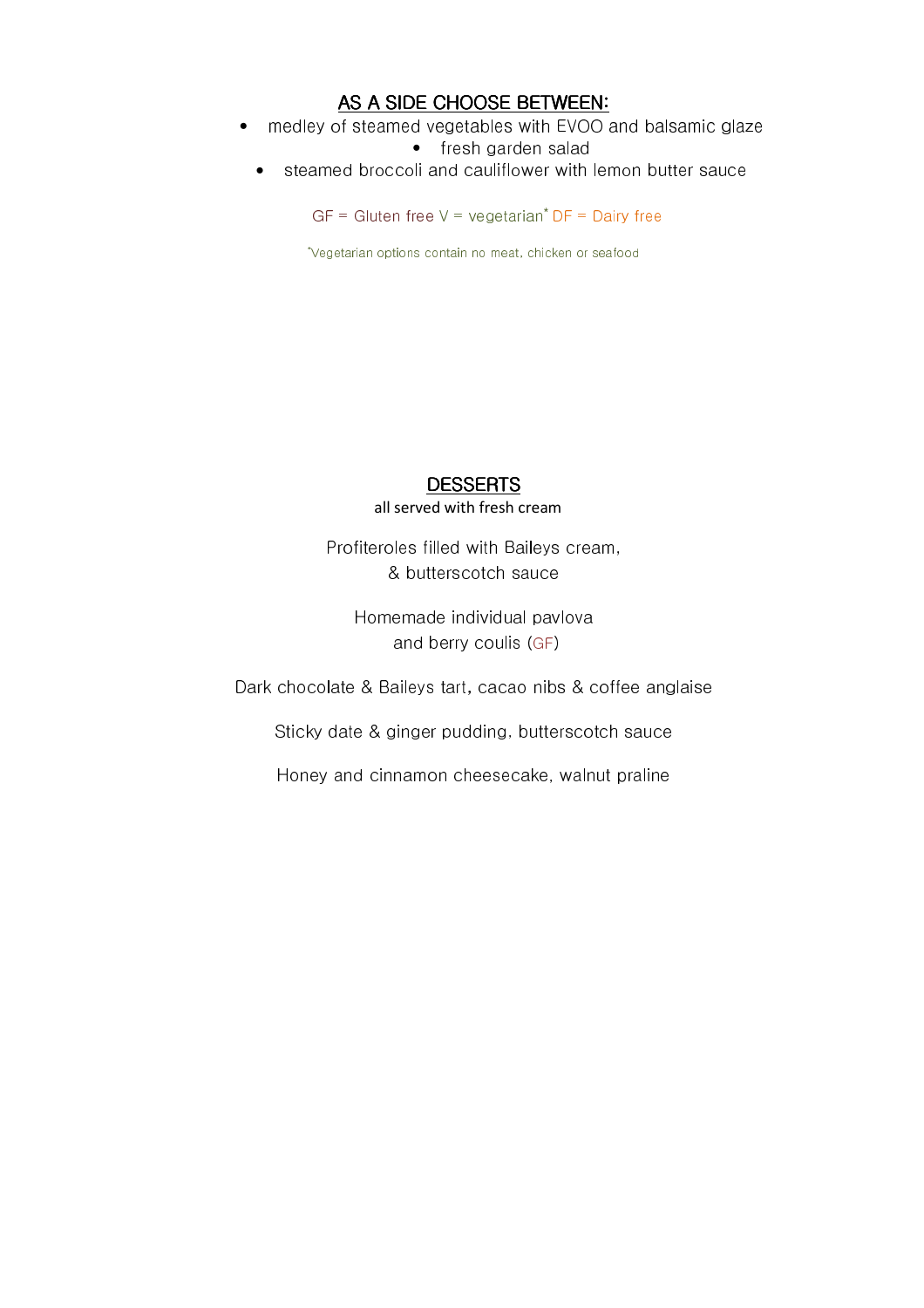# PLEASE SEND US YOUR MENU SELECTIONS FOR A QUOTE...

## Pricing is dependent on your selections. Prices start at...

| Set menu of one entrée, one main and one dessert      | \$80pp               |
|-------------------------------------------------------|----------------------|
| Two choices from entrees, mains and desserts          | \$95pp               |
| Entrée and main only $-$ set menu                     | \$75pp               |
| Entrée and main only $-$ two choices                  | \$85pp               |
| Main and dessert only $-$ set menu                    | \$70pp               |
| Main and dessert only $-$ two choices                 | \$80pp               |
| <b>Extras</b>                                         |                      |
| Bread rolls with butter                               | \$3pp                |
| Yallingup Woodfired Bread with Extra Virgin Olive Oil | \$3.50 <sub>pp</sub> |

Please make your selections and email them to us so we can provide you with a quote. Prices are subject to change.

If you have a favourite ingredient or particular cut of meat that you would like included we are very happy to work with you. Also, please let us know if there are any allergies in your group.

### **Inclusions**

- All food as quoted PLEASE NOTE THE PRICES ABOVE ARE NOT A QUOTE.
- Kitchen staff (4 hours beyond this \$60/hr, or three hours for events under 40 guests)
- Function supervisor (4 hours beyond this \$50/hr)
- Waitstaff (4 hrs beyond this \$40pp/hr)
- GST

### Menu mixing

Replacing the sit-down entree with stand-up canapé service followed by a seated main course is a popular choice. We are very happy to accommodate this and have included our canapé (fingerfood) menu for this purpose. The fingerfood menu is designed as a full meal, prices are adjusted accordingly. We suggest the following time and number of choices for canapés.

| Service time | Canapé types | <b>Quantity pp</b> | Price pp*  |
|--------------|--------------|--------------------|------------|
| 30 mins      | 3 types      | 6 canapés          | from $$19$ |
| 60 mins      | 6 types      | 10 canapés         | from $$25$ |
| 90 mins      | 8 types      | 15 canapés         | from $$30$ |

\*price depends on selections